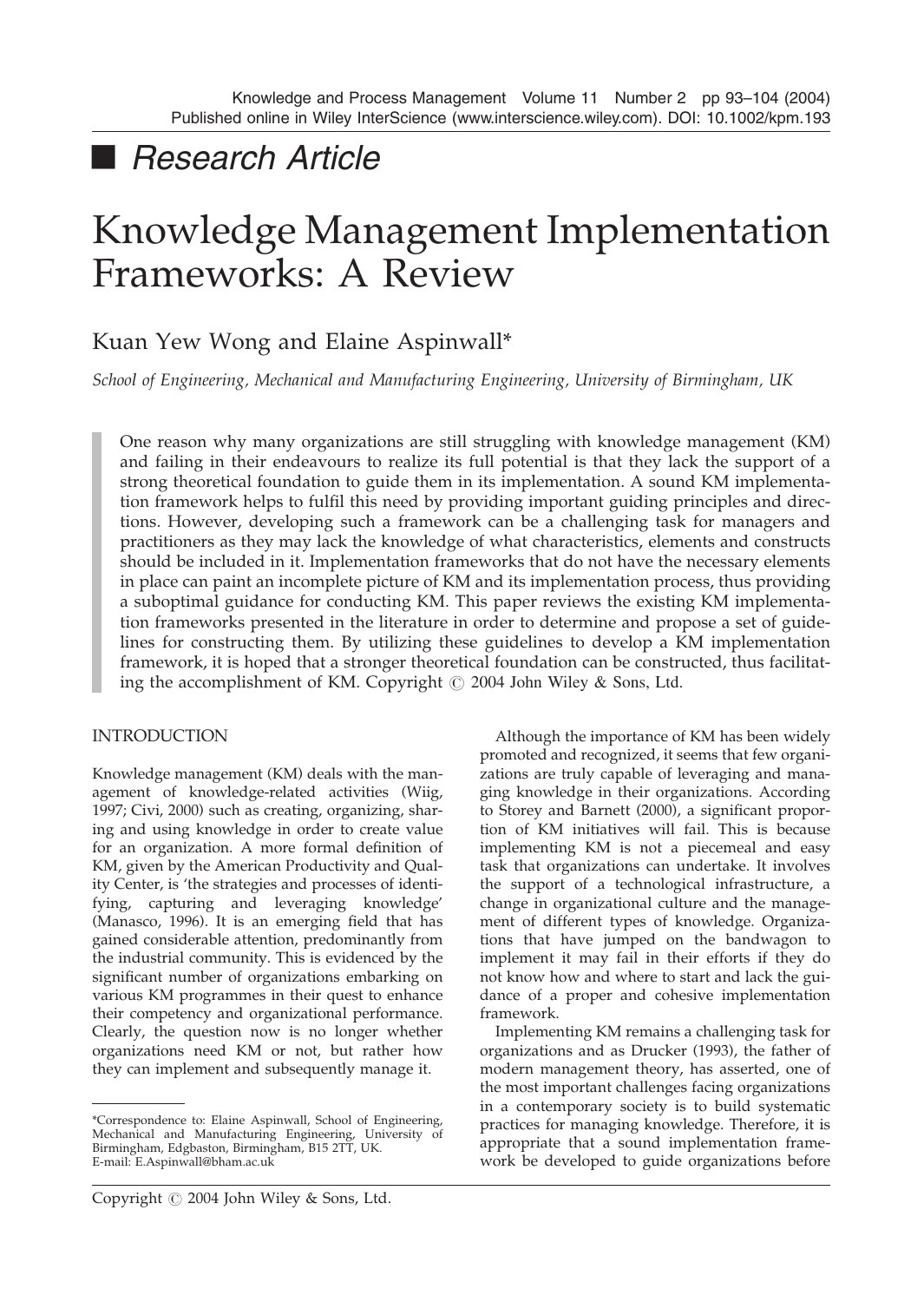the actual implementation takes place to ensure the success of their KM endeavours. The issue here is to provide directions on constructing a KM implementation framework and to reveal what key elements should be included in it. By simply constructing such a framework or adapting it from the literature, and blindly following it without having the proper elements in place, may hamper an organization's effort to successfully implement KM. In addition, it is important that a 'KM implementation framework' be viewed differently from a 'KM framework'. The former should suggest a way forward to implementing KM, whereas the latter might not be centred on this. This distinction can also be drawn from the information systems (IS) literature where there are frameworks that provide an understanding of IS (Bacon and Fitzgerald, 2001; O'Donovan and Roode, 2002) and those for implementing it (Hansen, 1995; Barnes and Targett, 1999).

This paper reviews the various KM implementation frameworks that have been reported in the literature, the purpose being to compare them, to identify their similarities and differences and to provide important insights about the elements or contents that are addressed. By doing this, the way is paved for the authors to suggest a set of guidelines for building a KM implementation framework. Acknowledgement of these guidelines will certainly lay the foundation for practitioners and managers to develop a more comprehensive, cohesive and applicable implementation framework that will help them in their journey towards achieving KM.

The main objective of this paper, therefore, is to propose a set of guidelines that entails key characteristics to be considered when constructing a KM implementation framework. To accomplish this, the paper first looks at the definition of an implementation framework and why one is needed in the KM field. It then goes on to identify and review the various KM implementation frameworks that have been presented in the literature by classifying them according to the approaches used in their construction. Following this, it discusses some of the important insights gained from analysing the implementation frameworks, such as their common features and limitations. Based on this analysis, the paper concludes with a set of guidelines for developing what should be a more comprehensive KM implementation framework.

#### DEFINING AN IMPLEMENTATION FRAMEWORK

Many researchers and scholars in the field of KM have used the word 'framework' in a haphazard and ad hoc manner without defining it (Jarrar, 2002; Mentzas, 2001; Gore and Gore, 1999). They have developed KM frameworks but no mention has been made regarding their meaning. In order to fully appreciate what is meant by a framework and to avoid confusion, a clear definition is needed.

The Oxford English Dictionary (2003) defines a framework as 'a structure composed of parts framed together, esp. one designed for enclosing or supporting anything; a frame or skeleton'. According to Popper (1994), a framework is a set of basic assumptions or fundamental principles of intellectual origin that forms the underlying basis for action. Thus, it can be interpreted as a structure that comprises relevant entities or a set of guiding principles and ideas that support a discipline. If KM is to be accomplished, a structure, a set of principles or a framework is needed to underpin and provide a theoretical basis for performing the relevant actions and activities.

Rubenstein-Montano et al. (2001b) stated that KM frameworks are characterized by their role as overseer or provider of guidance for the discipline. This means that they direct work in the discipline and provide guidance and direction for how KM should be carried out. Dale (1999) defined a framework as a means of developing and presenting plans; it is a guide that allows organizations to execute an appropriate course of action at a pace which suits their business situation. More essentially, frameworks secure links between theory and practice and so can help to ease the emergence of KM into practice.

The KM frameworks that have been presented in the literature tend to focus on different aspects of KM and have different purposes. Among them, the most notable includes the knowledge creation framework developed by Nonaka (1991, 1994) and Nonaka and Takeuchi (1995), which describes how the evolution and conversion between explicit knowledge (characterized by its ability to be codified or put in writing) and tacit knowledge (which is mostly people bounded and hard to articulate) can lead to a knowledge creation spiral in an organization. Arguably, this is not a KM framework per se, as it only deals with the creation of knowledge, which is only a portion of what constitutes KM.

The second type of KM framework found in the literature comprises those that characterize and describe the knowledge cycle processes of KM. As evident from the analysis carried out by Rubenstein-Montano et al. (2001a), many of them only provide a set of activities where the emphasis is on the knowledge cycle processes or activities. They mainly address the phases of knowledge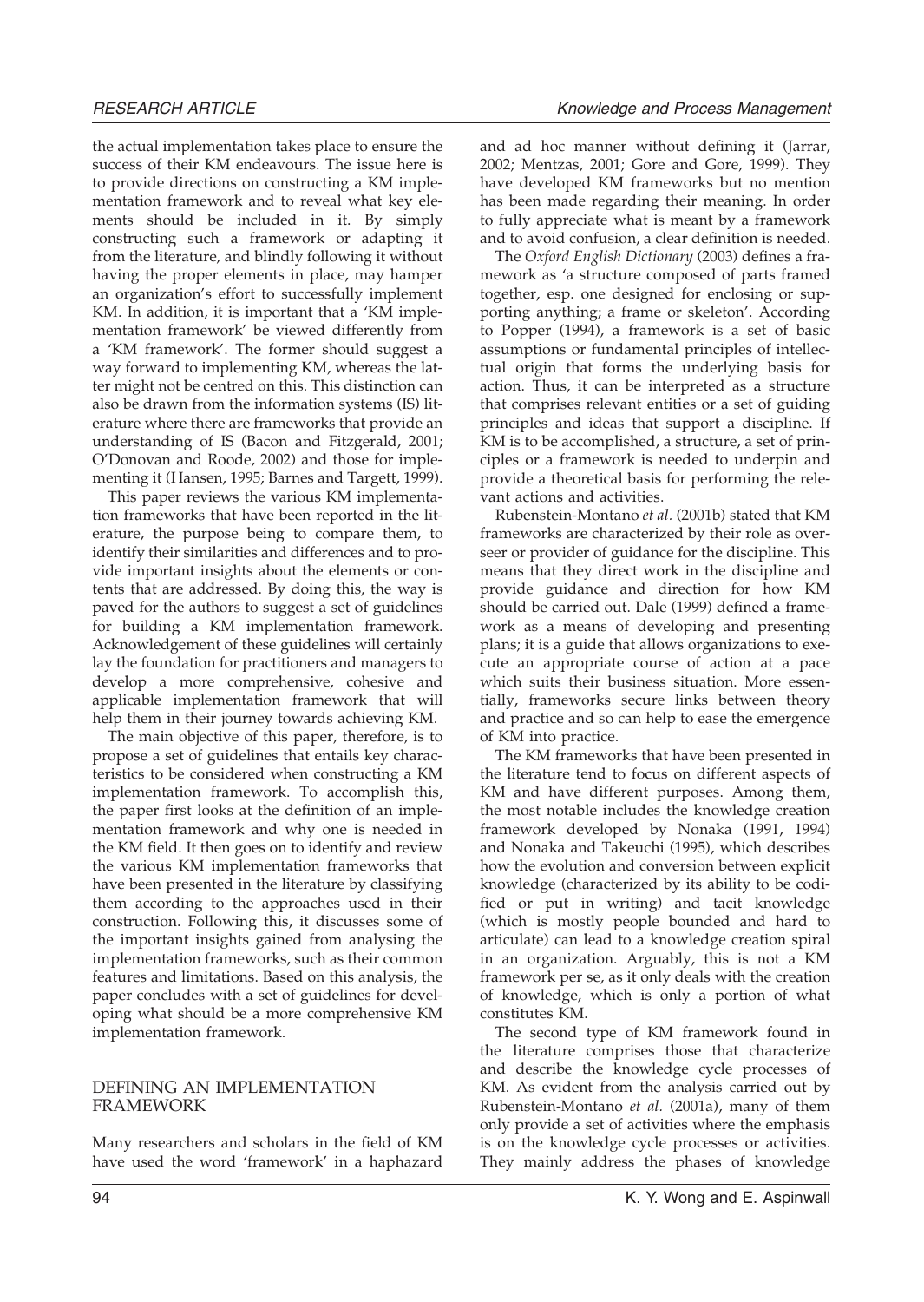flow (from creation to application) in an organization without providing guidance on how to implement KM. As such, it is believed that this type of framework answers the question 'What is KM?' by explaining and describing the types of KM process. Examples of such frameworks are numerous and include the one by Bose and Sugumaran (2003) as well as a majority of those reviewed by Rubenstein-Montano et al. (2001a).

Another type of KM framework includes those that have been developed by researchers to serve as a basis for examining how KM has been performed in industry. These frameworks provide a reference to facilitate the structuring, analysis and evaluation of the KM initiatives undertaken in various case companies. The frameworks developed by Apostolou and Mentzas (1998) and Lai and Chu (2002) fall into this category.

The literature review has highlighted a further type of high-level KM framework. These are the ones that provide more detailed directions on the implementation of KM. This type of framework seems to address not only the question of 'what is' but also 'how to' because it prescribes and suggests ways for organizations to engage in KM activities. In essence, these are the implementation frameworks that are the focus of this paper.

Based on the general definition given for frameworks and the distinction between an 'implementation framework' and a 'framework' in the context of KM, it is appropriate to propose a definition for a KM implementation framework. In this paper, it is taken to be 'a structure or a set of guiding principles which is depicted in such a way as to provide guidance and direction on how to carry out KM in an organization. Essentially, it addresses not only the ''what is'' question by delineating the key concepts and elements of KM, but also the ''how to'' question by suggesting its modus operandi.'

#### WHY AN IMPLEMENTATION FRAMEWORK IS NEEDED

In the authors' opinion, developing a KM implementation framework should be the first stage of any initiative to implement KM. Developing such a framework lays the essential 'groundwork' and it can be equated to designing a prototype before a new vehicle is manufactured. It provides well defined constructs and guiding principles to ensure that there is no wavering from the KM plan. In other words, it helps to ensure that organizations do not veer from a correct path of accomplishing KM. Without proper guidance, organizations may

focus too heavily on the use of information technology without bringing a correspondent change to their human and cultural aspects (Arora, 2002). They may focus their strategy on the management of explicit knowledge by improving access to it, its transfer and use while neglecting the management of tacit knowledge. In some cases, organizations pursue a KM initiative without aligning it with their overall business strategies and objectives, thus finding themselves to be less successful and not achieving their intended goals. All these problems emanate from the absence of a sound framework to guide the implementation process. In essence, a KM implementation framework is needed to support the implementation process and to improve the chances of successfully incorporating KM into an organization.

Based on the authors' perspective and some of the points raised by Holsapple and Joshi (2002), other reasons why a KM implementation framework is important, include the following:

- To improve the awareness and understanding of the KM domain. It provides a conceptual definition of KM and it helps people to understand what KM is and what knowledge elements and processes are involved. Thus, it helps to alleviate the confusion surrounding this discipline as it provides a clarification of the KM phenomenon.
- To provide a more holistic view of KM. It enables people to look at it and consider all its facets from a broader perspective. In addition, it helps people to reflect on and conceptualize KM in an integrative manner.
- It facilitates the communication of KM across an organization. A framework provides a common vocabulary and language for people. It helps managers to communicate their KM vision to their employees and it helps the discourse of KM implementation issues in the organization.
- It helps to determine the scope of KM projects and initiatives. This is because a framework sets the virtual boundary of KM for organizations to employ as it outlines the phases and activities to be addressed as well as the elements and influences to be considered.
- As an assessment tool, it helps managers and practitioners to determine if they have considered all the relevant issues pertaining to KM implementation. It helps managers to cover and address key issues of KM which might otherwise be overlooked.
- Finally, an implementation framework facilitates the management of the implementation process and helps to coordinate organizational efforts in a more systematic and controlled manner.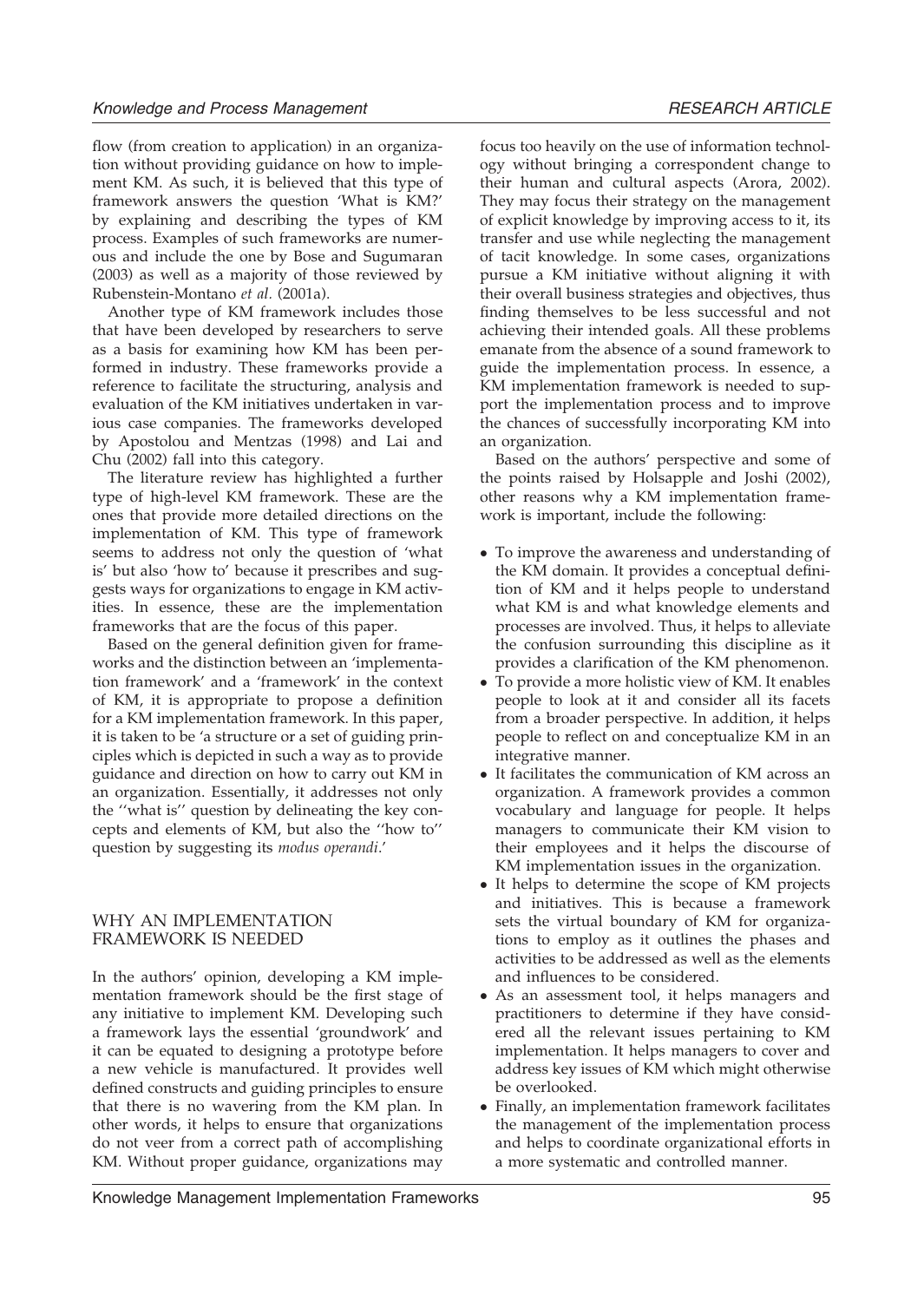## CLASSIFICATION OF IMPLEMENTATION FRAMEWORKS

To date, different approaches have been employed to construct frameworks. Some are depicted in the form of a diagram or visual representation, while others use a series of 'steps to be followed' (Yusof and Aspinwall, 2000). Based on these approaches, KM frameworks can be classified as either 'system', 'step' or 'hybrid'. The first describes and characterizes KM in the form of a graphical representation with the aim of providing a systemic and holistic perspective on KM implementation. Key constructs and elements are put together to provide both an overview of their relationship and a means of fully understanding the key issues in a unified manner. Step approach frameworks, on the other hand, provide a series of steps or procedures to be followed in the KM implementation process. System approach frameworks are therefore more 'descriptive' in nature whereas step approach frameworks are more 'prescriptive'. The hybrid contains elements of both of these approaches since it describes the overall perspective of the key concepts as well as prescribing steps to be followed. Publications regarding KM implementation frameworks were few and far between. However, those that were found will now be reviewed using the above classification. It should be noted that, while not all of these approaches have been clearly specified as implementation frameworks, they are included in the review because they are consistent with the authors' definition of implementation frameworks. The purpose is to draw some general inferences in order to propose a set of guidelines for developing such frameworks.

# SYSTEM APPROACH FRAMEWORKS

Holsapple and Joshi (2002) proposed a threefold KM framework with three main building blocks, namely knowledge resources, KM activities and KM influences. The knowledge resources component represents the organization's pool of knowledge that is embodied in any of the six types of resources: participants' knowledge, culture, infrastructure, knowledge artifact, purpose and strategy. The KM activities block characterizes the processes that an organization should use to manipulate its knowledge resources. Holsapple and Joshi (2002) identified four such activities: acquiring, selecting, internalizing and using knowledge— the latter refers to the activities of generating and externalizing knowledge. How these activities are accomplished depends on the influence of a number of factors, which are set out in the third building block: KM influences. This block describes the influences that can shape the implementation of KM in an organization and they have been broadly grouped into three categories: resource (financial, human, knowledge and material), managerial (leadership, coordination and measurement) and environmental (competitors, customers, markets, suppliers and other 'climates'). Although their framework does not prescribe ways to conduct KM, the three building blocks when viewed together provide the key ingredients for implementing it.

Jarrar (2002) analysed 40 cases of KM application in various large organizations in order to identify best practices and, based on his analysis, he proposed a framework for KM implementation. It comprises four building blocks, each containing a set of activities and practices to successfully implement KM. 'Set a strategic priority for KM' is the first building block of the framework. He proposed that the starting point for KM is to give a strategic priority to its activities which can be facilitated through aligning the KM's goals and strategies with the organizational business strategies, linking KM to value creation, and gaining senior management support and commitment. The second building block is 'define and understand organizational knowledge'. Before embarking on the actual core processes of KM, organizations should define what they consider as knowledge, identify their knowledge assets and understand how and where knowledge is developed in their organization. Once the knowledge assets have been identified, organizations can then proceed to manage them. This gives rise to the third building block, which is 'manage knowledge'. This element deals with issues such as collecting, presenting, transferring and measuring knowledge, and focuses on building infrastructures and tools to support KM. Activities that are included in this block are establish a process to transfer learning within the organization; utilize information technology capability; employ a team to manage the KM process; and measure the value of intellectual capital. The last building block is the 'knowledge environment', which highlights the importance of a conducive and suitable organizational culture for facilitating knowledge sharing, creation and development in the organization.

Gore and Gore (1999) prescribed a knowledge management framework which can underpin the adoption of KM in an organization. They asserted that the raison d'être for a knowledge management approach is knowledge creation and, central to their framework, are three important aspects which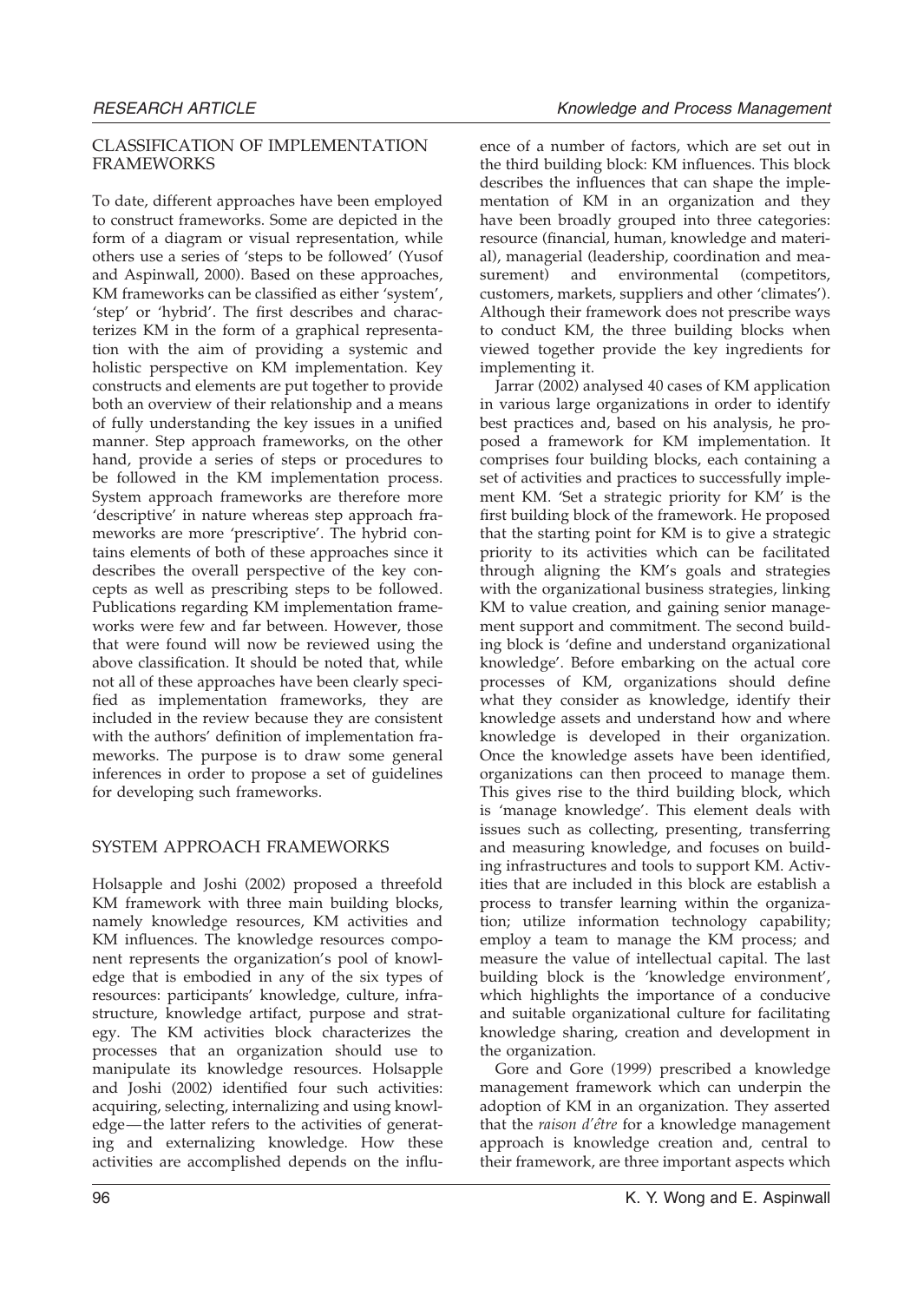organizations should consider in implementing KM. The first is the exploitation of existing explicit knowledge in which activities such as reviewing the information flow and examining the utilization of current information bases would be beneficial to the organization. The second aspect is the capturing of new explicit knowledge that can be derived from the analysis of working practices, products and processes. The last aspect is the creation of tacit knowledge and its conversion into organizational knowledge. The opportunity to self-organize and to form teams is the main driver for tacit knowledge creation and, simultaneously, the interaction which takes place in the team forms a foundation for externalizing an individual's tacit knowledge into organizational knowledge. Together with these aspects, they also specified the importance of top management formulating a vision to underpin the whole KM process.

A framework developed within the context of the four phases review, conceptualize, reflect and act was discussed by Wiig et al. (1997) in their effort to suggest a range of methods and techniques for performing KM. The first phase, review, refers to the act of monitoring and evaluating organizational performance to determine whether expected results have been achieved or not. The second phase, conceptualize, consists of two main activities which are inventorying knowledge in an organization and analysing the knowledge household. Inventorying knowledge means discerning the state of knowledge in an organization by identifying the knowledge assets, determining which business processes use them and linking the two together. Analysis of the knowledge household refers to the identification of problems or bottlenecks, strengths, weaknesses, opportunities and threats concerning the knowledge. The reflect phase deals with the formulation and prioritization of improvement ideas, translating those selected into improvement plans and assessing their associated risk. The act phase points to the actual implementation of the plans and, typically, involves the following generic knowledge activities: develop, distribute, combine and consolidate. These four phases typify a KM cycle and jointly form an iterative and cyclic KM framework.

#### STEP APPROACH FRAMEWORKS

McCampbell et al. (1999) proposed a sequence of steps to guide the implementation of KM practices within an organization. They are:

- (1) Form powerful coalition.
- (2) Communicate vision of KM.
- (3) Establish teams for needs assessment.
- (4) Analyse the needs of KM.
- (5) Identify and collect knowledge.
- (6) Design a technological structure to warehouse knowledge.
- (7) Test the technology.
- (8) Maintenance of the technology.
- (9) Retest the technology.
- (10) Training of knowledge workers.
- (11) Roll out the use of KM practices.
- (12) Track usage.
- (13) Make systems go live.
- (14) Measure quality and productivity, measure the performance of KM practices, conduct a need assessment review (which are ongoing processes).

In their elaboration of these steps, they made a distinction between internal and external knowledge. Generally, their approach is technologically driven and focuses on building a knowledge repository because terms such as 'design a technological structure', 'test the technology', 'maintenance of the technology' and the like are central elements in their framework.

Wiig (1999) introduced a set of 16 common building blocks in a step-wise manner to guide the introduction of KM practices in an organization. They were presented in the following order of implementation:

- (1) Obtain management buy-in.
- (2) Survey and map the knowledge landscape.
- (3) Plan the knowledge strategy.
- (4) Create and define knowledge-related alternatives and potential initiatives.
- (5) Portray benefit expectations for knowledge management initiatives.
- (6) Set knowledge management priorities.
- (7) Determine key knowledge requirements.
- (8) Acquire key knowledge.
- (9) Create integrated knowledge transfer programmes.
- (10) Transform, distribute and apply knowledge assets.
- (11) Establish and update a KM infrastructure.
- (12) Manage knowledge assets.
- (13) Construct incentive programmes.
- (14) Coordinate KM activities and functions enterprise-wide.
- (15) Facilitate knowledge-focused management.
- (16) Monitor knowledge management.

Accompanying these building blocks, Wiig (1999) discussed the purpose and characteristics of each building block and provided examples of KM activities to introduce them.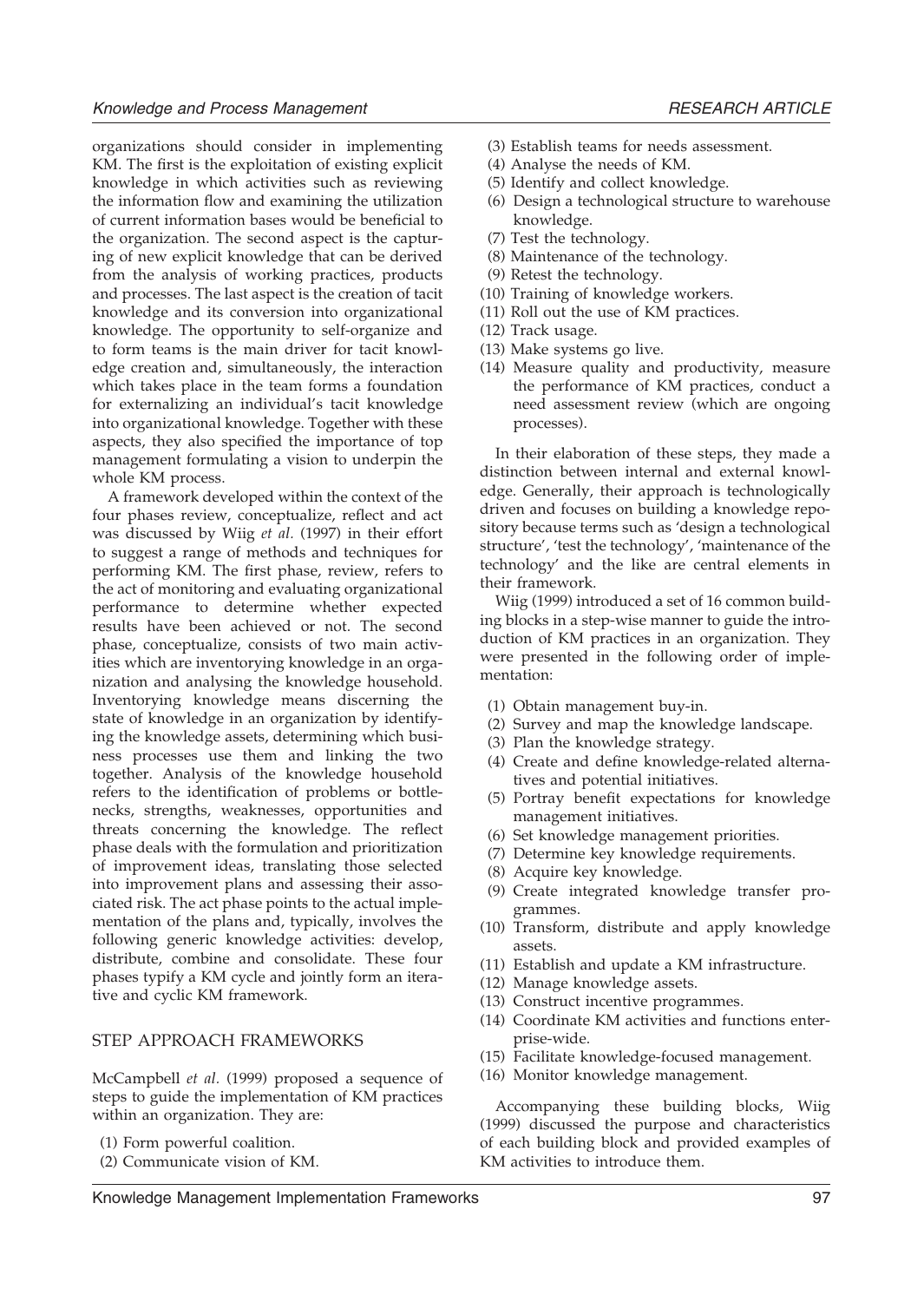## HYBRID APPROACH FRAMEWORKS

A very comprehensive implementation approach has been developed by Rubenstein-Montano et al. (2001b). First, they built an underlying framework based on the notion of systems thinking, which is said to encourage the consideration of the entire knowledge spectrum. This framework depicted the KM tasks or processes to be performed and identified the attributes that could influence the success or failure of KM: organizational culture, learning, strategy and types of knowledge (explicit versus tacit). By adopting and building on the contexts and principles contained in this framework, they proceeded to develop a methodology, which prescribed a series of steps to be followed in implementing KM. The methodology is divided into five general phases: strategize, model, act, revise and transfer. Each phase is further decomposed into specific procedures and sub-procedures, providing a very detailed guide to performing KM. Mapping the elements described in the framework onto the steps proposed, it is apparent that strategy is addressed in the strategize phase as is culture, while learning is addressed in the act phase and KM tasks generally span all the phases. The types of knowledge (explict versus tacit), however, are not directly outlined in the phases and can only be implicitly deduced from certain of the sub-procedures proposed.

Mentzas (2001) suggested a framework to leverage the value of organizational assets. It is portrayed with the following elements and structure: (1) knowledge assets that need to be managed are at the heart of the framework; (2) knowledge strategy, process, structure and system, which are needed to facilitate knowledge-related activities, surround the knowledge assets; (3) knowledge interaction networks at the individual, team, organizational and inter-organizational levels make up the outer periphery of the framework. In addition, Mentzas (2001) outlined certain phases that can help the thinking and planning of a KM project. They are awareness—gain awareness about the importance and benefits of KM; plan—determine the vision, scope and feasibility of the KM initiative; develop—build, test and review the design of an holistic solution for KM; operate—roll out a company-wide KM implementation; measurement—measure the effectiveness of the KM initiative; and lastly training—provide training to the knowledge workers and staff on the new processes and technologies. This approach, together with that developed by Rubenstein-Montano et al. (2001b), are quite appealing and attractive because

both of them have been explicitly organized into different phases which are quite similar to the Plan–Do–Check–Act (PDCA) cycle of quality management.

#### ANALYSIS OF IMPLEMENTATION FRAMEWORKS

Based on the review of the implementation frameworks, it is apparent that there is a lack of consistency amongst them since their constituents as well as their emphases tend to vary. This supports the view of Rubenstein-Montano et al. (2001a), who reviewed KM frameworks in general, that there is a lack of consensus and common ground about the necessary elements that should be covered. For example, while the framework proposed by Holsapple and Joshi (2002) outlines the existence of knowledge influences that can affect the conduct of KM, no influential factor is found to be depicted in the framework developed by Gore and Gore (1999) and McCampbell et al. (1999). Gore and Gore (1999) have specifically differentiated the knowledge types to be managed, i.e. tacit and explicit, but this issue was not addressed by Jarrar (2002) and Wiig et al. (1997).

It is not the intention here to provide a divergent view of the frameworks discussed, but instead to identify and consolidate the main elements or issues addressed in them in order to recommend a set of principles that should be considered in the development of a KM implementation framework. Based on a systematic deductive analysis, four elements can be inferred from the frameworks. They are:

- (1) the structure;
- (2) knowledge types or knowledge resources;
- (3) KM processes or activities;
- (4) KM influences or factors.

These four elements have been identified because they appeared to be the more salient ones found in the framework. Tables 1, 2 and 3 show the comparisons of each type of framework by mapping them onto these elements.

In terms of structure, the frameworks are compared on a Plan–Execute–Evaluate basis. In the system approach category, Wiig et al. (1997) explicitly structured their framework into four phases: conceptualize, reflect, act and review; while Holsapple and Joshi (2002) did not employ any structure. Those proposed by Jarrar (2002) and Gore and Gore (1999) did not appear to have a clear structure. With regard to the frameworks in the step approach category, no clear structure was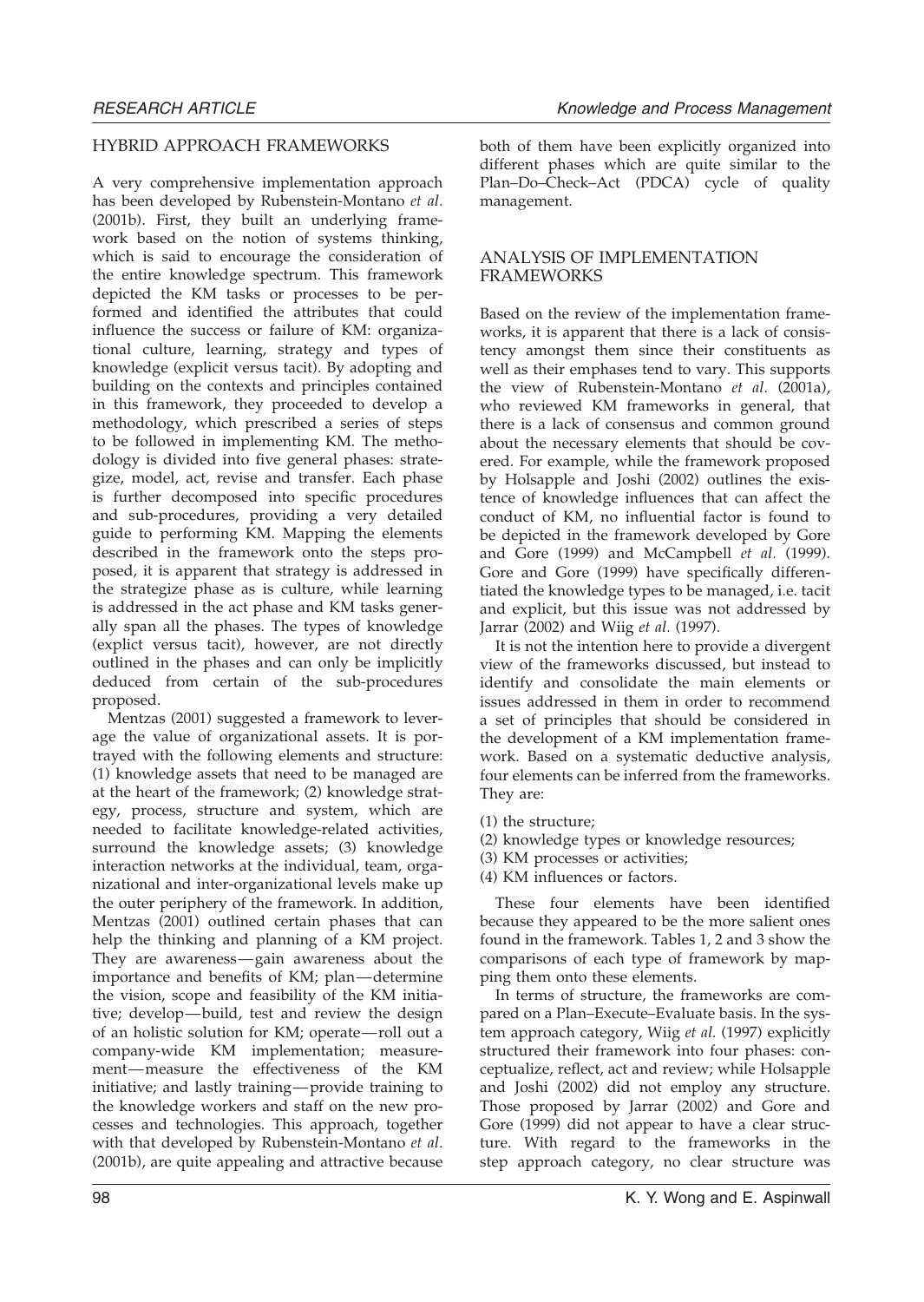# Knowledge and Process Management **RESEARCH ARTICLE**

| <i>Lable 1</i><br>Comparisons of system approach frameworks |                                                                                                |                                                                 |                                                                |                                                                 |
|-------------------------------------------------------------|------------------------------------------------------------------------------------------------|-----------------------------------------------------------------|----------------------------------------------------------------|-----------------------------------------------------------------|
|                                                             | Holsapple and<br>Joshi (2002)                                                                  | Jarrar<br>(2002)                                                | Gore and Gore<br>(1999)                                        | Wiig et al.<br>(1997)                                           |
| Structure                                                   |                                                                                                |                                                                 |                                                                |                                                                 |
| Plan                                                        |                                                                                                | Set strategic priority<br>Define and<br>understand<br>knowledge | Formulate vision                                               | Conceptualize<br>Reflect                                        |
| Execute                                                     |                                                                                                |                                                                 |                                                                | Act                                                             |
| Evaluate                                                    |                                                                                                |                                                                 |                                                                | Review                                                          |
| Knowledge                                                   | Knowledge                                                                                      |                                                                 | Tacit knowledge                                                |                                                                 |
| types/resources                                             | embedded in<br>participants,<br>culture, infrastructure,<br>artifacts, purpose<br>and strategy |                                                                 | Explicit knowledge                                             |                                                                 |
| KM processes/<br>activities                                 | Acquire, select,<br>internalize and use<br>knowledge                                           | Collect, present,<br>distribute and<br>measure knowledge        | Mainly focuses on<br>knowledge creation<br>and externalization | Develop, distribute,<br>combine and<br>consolidate<br>knowledge |
| KM influences/factors Resource influences                   | Managerial influences<br>Environmental<br>influences                                           | Knowledge<br>environment                                        |                                                                | External and internal<br>developments                           |

Table 1 Comparisons of system approach frameworks

'—', not indicated or not clearly indicated.

| Table 2 | Comparisons of step approach frameworks |  |  |
|---------|-----------------------------------------|--|--|
|         |                                         |  |  |

|                             | McCampbell et al. (1999)                                                                                                                                                                                                                         | Wiig (1999)                                                                                                                                                                                                                                                                                                                                |
|-----------------------------|--------------------------------------------------------------------------------------------------------------------------------------------------------------------------------------------------------------------------------------------------|--------------------------------------------------------------------------------------------------------------------------------------------------------------------------------------------------------------------------------------------------------------------------------------------------------------------------------------------|
| Structure<br>Plan           | Form powerful coalition<br>Communicate vision of KM<br>Establish teams for needs assessment                                                                                                                                                      | Obtain management buy-in<br>Survey and map the knowledge landscape<br>Plan the knowledge strategy                                                                                                                                                                                                                                          |
|                             | Analyse the needs of KM                                                                                                                                                                                                                          | Create and define knowledge-related alternatives and<br>potential initiatives<br>Portray benefit expectations for knowledge management<br>initiatives<br>Set knowledge management priorities<br>Determine key knowledge requirements                                                                                                       |
| Execute                     | Identify and collect knowledge<br>Design a technological structure<br>Test the technology<br>Maintenance of the technology<br>Retest the technology<br>Training of knowledge workers<br>Roll out the use of KM practices<br>Make systems go live | Acquire key knowledge<br>Create integrated knowledge transfer programmes<br>Transform, distribute and apply knowledge assets<br>Establish and update a KM infrastructure<br>Manage knowledge assets<br>Construct incentive programmes<br>Coordinate KM activities and functions enterprise-wide<br>Facilitate knowledge-focused management |
| Evaluate                    | Track usage<br>Measure quality and productivity<br>Measure the performance of KM<br>practices<br>Conduct a need assessment review                                                                                                                | Monitor knowledge management                                                                                                                                                                                                                                                                                                               |
| Knowledge                   | Internal knowledge                                                                                                                                                                                                                               | Can be inferred from the step: 'manage knowledge                                                                                                                                                                                                                                                                                           |
| types/resources             | External knowledge                                                                                                                                                                                                                               | assets'                                                                                                                                                                                                                                                                                                                                    |
| KM processes/<br>activities | Identify and collect knowledge                                                                                                                                                                                                                   | Acquire, transform, distribute and apply knowledge                                                                                                                                                                                                                                                                                         |
| KM influences/<br>factors   |                                                                                                                                                                                                                                                  | Can be inferred from the steps: 'construct incentive<br>knowledge-focused<br>programmes'<br>and<br>'facilitate<br>management'                                                                                                                                                                                                              |

'—', not indicated or not clearly indicated.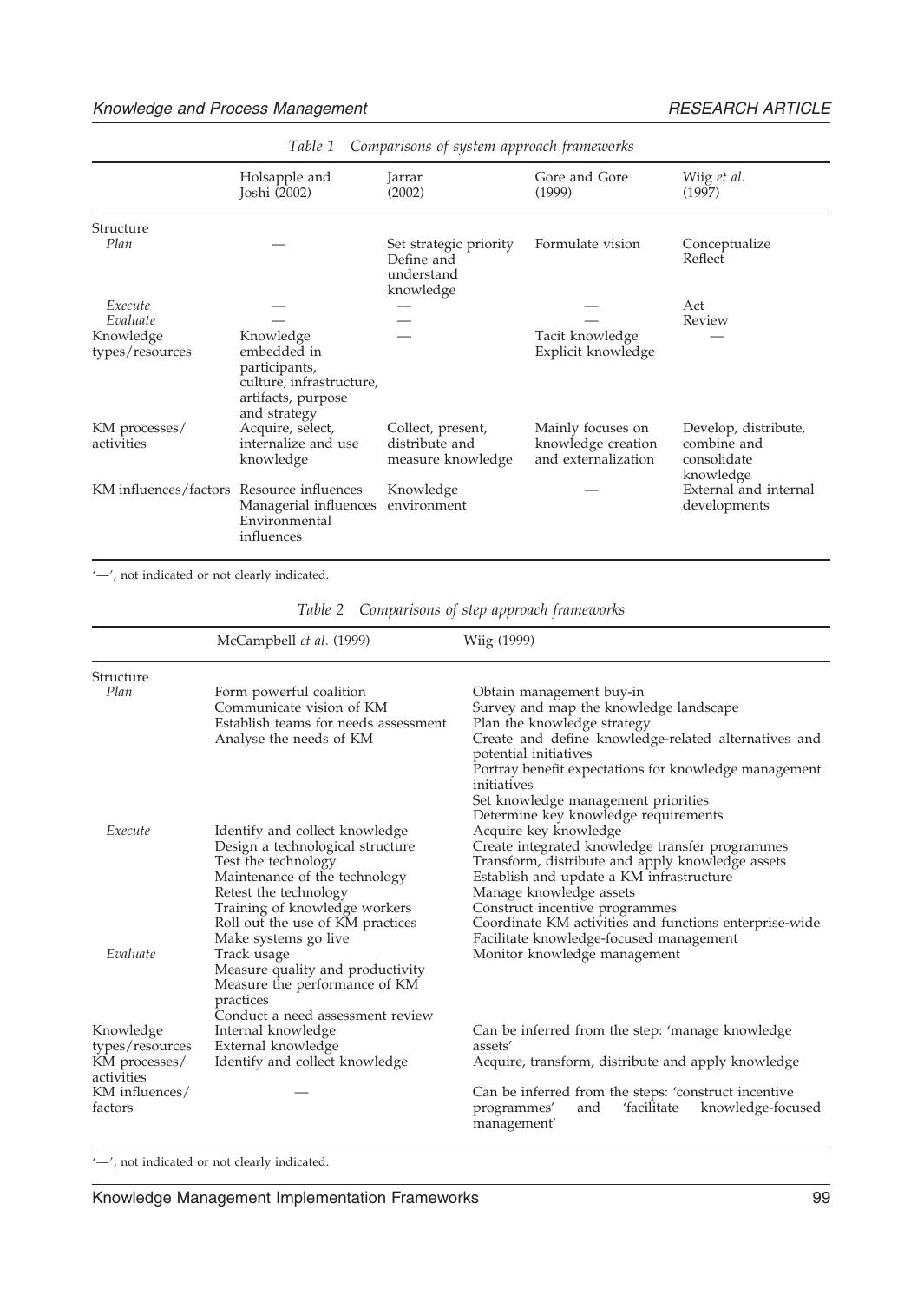|                             | Rubenstein-Montano Mentzas (2001)<br><i>et al.</i> (2001b) |             |
|-----------------------------|------------------------------------------------------------|-------------|
| Structure                   |                                                            |             |
| Plan                        | Strategize                                                 | Awareness   |
|                             | Model                                                      | Plan        |
| Execute                     | Act                                                        | Develop     |
|                             | Transfer                                                   | Operate     |
| Evaluate                    | Revise                                                     | Measurement |
| Knowledge types/            | Tacit knowledge                                            | Knowledge   |
| resources                   | Explicit knowledge                                         | assets      |
| KM processes/<br>activities | <b>KM</b> tasks                                            | Process     |
| KM influences/              | Culture                                                    | Strategy    |
| factors                     | Strategy                                                   | Structure   |
|                             | Learning                                                   | System      |

|  | Table 3 Comparisons of hybrid approach frameworks |  |  |  |
|--|---------------------------------------------------|--|--|--|
|--|---------------------------------------------------|--|--|--|

delineated in either McCampbell et al.'s (1999) or Wiig's (1999). However, most of the steps that they proposed could be grouped into the Plan–Execute–Evaluate format. The hybrid approach frameworks seem to perform best in this aspect, because Rubenstein-Montano et al. (2001b) structured their approach into strategize, model, act, revise and transfer, while Mentzas (2001) organized his into different stages such as plan, develop, operate and measure.

The second element concerned the different types of knowledge. Gore and Gore (1999) and Rubenstein-Montano et al. (2001b) signified the presence of tacit and explicit knowledge in their frameworks, while McCampbell et al. (1999) differentiated between internal and external knowledge. Holsapple and Joshi (2002) acknowledged the distinction of various types of knowledge by classifying them into different knowledge resources, i.e. knowledge embedded in participants, culture, infrastructure, artifacts, purpose and strategy. Mentzas (2001), on the other hand, included the term 'knowledge assets' in his framework, but did not clearly specify what types needed to be managed. Aside from these, the issue of knowledge types and resources was either not addressed or inadequately addressed by the other frameworks.

One of the elements found in most of the frameworks reviewed was that involving the KM processes or activities. For example, Holsapple and Joshi (2002) suggested acquire, select, internalize and use knowledge; Jarrar (2002)—collect, present, distribute and measure knowledge; Wiig et al. (1997)—develop, distribute, combine and consolidate knowledge; McCampbell et al. (1999)—identify and collect knowledge; and Wiig (1999) acquire, transform, distribute and apply knowledge. The framework developed by Gore and Gore (1999) was, however, rather one-sided in this respect, since it focused predominantly on knowledge creation and externalization.

Another constituent that seems to be covered by some of the frameworks was the KM influences or factors. For instance, Holsapple and Joshi (2002) cited 'resource', 'managerial' and 'environmental' as influences which could affect the bearing of KM in an organization, and Jarrar (2002) mentioned 'knowledge environment' in his framework. Rubenstein-Montano et al. (2001b) suggested culture, strategy and learning as influences, while strategy, structure and system were considered by Mentzas (2001) as elements which could facilitate knowledge creation and sharing.

Aside from these four key elements, one important consideration for a KM implementation framework which was found missing in most of those reviewed was the provision of an integrated and balanced view of the role which technology and human beings played in KM. Some of the frameworks did not explicitly mention this issue, while others seemed to underscore one particular element and neglect the other. For example, the series of steps prescribed by McCampbell et al. (1999) was very much technologically centred as it focused on developing a technological structure to support the KM process, whereas Holsapple and Joshi (2002) contended that their framework could be used in a technological and social domain, but they did not clearly show that in their framework. Generally, most of the frameworks reviewed did not adequately address this issue by providing a clear portrayal between a technological and a human element.

The discussions above therefore, lay the foundation for proposing guidelines to be followed when developing a KM implementation framework. The authors suggest that an implementation framework should:

- (1) be developed with a clear structure such that it provides directions on how to conduct and implement KM;
- (2) clearly delineate the knowledge resources or types of knowledge to be managed because different types of knowledge require different management strategies;
- (3) highlight the necessary KM processes or activities which are needed to manipulate the knowledge;
- (4) include the influences or factors that will affect the performance and bearing of KM;
- (5) provide a balanced view between the role of technology and of human beings in KM.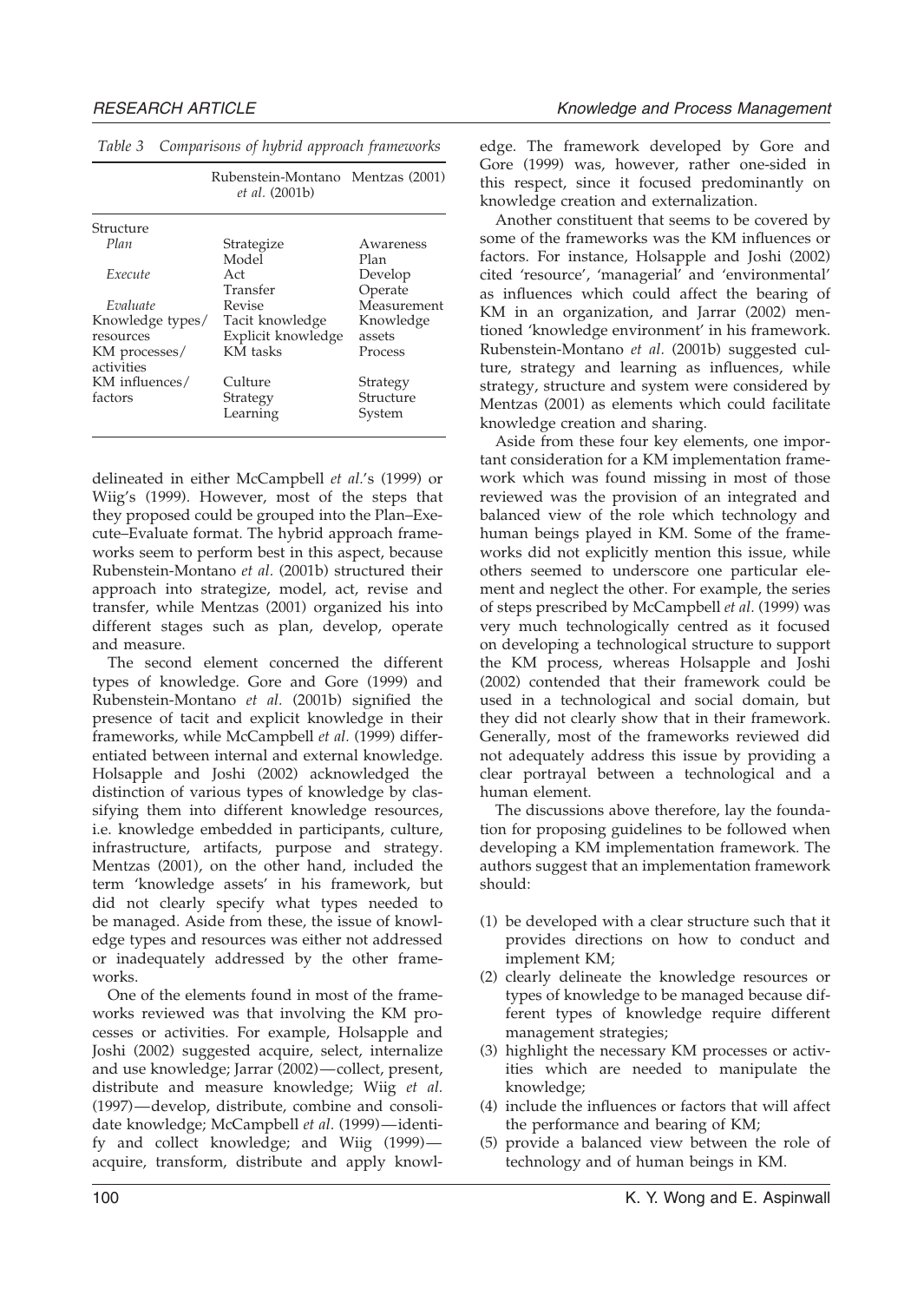Having suggested these guidelines, the next section will discuss why each in turn is crucial when constructing a KM implementation framework.

# DISCUSSION OF GUIDELINES

As has been stated, the first element to be considered when developing a KM implementation framework is to employ a clear structure depicting the tasks which need to be undertaken. From an organization's perspective, a structure determines how employees are organized both horizontally and vertically, how tasks and responsibilities are divided among them and how they interact formally and informally with one another. Putting this into context demonstrates that an implementation framework should adopt a structure that can clearly organize and characterize the type of activities to be performed. One way to achieve this is to organize and divide the activities into different phases or stages, as evident from the frameworks developed by Wiig et al. (1997), Rubenstein-Montano et al. (2001b) and Mentzas (2001). Although different terminologies have been used by authors to structure their frameworks, there are similarities and common ideas amongst them. For instance, the term 'strategize' is quite analogous to 'conceptualize' because both are concerned with the planning of KM. Although there is no commonly accepted method for structuring a framework, a well defined concept such as the Plan–Do–Check– Act (PDCA) cycle (Dale and Cooper, 1992) can always be used to organize the tasks that need to be performed.

A KM implementation framework should recognize the different types of knowledge that reside in an organization in order to address them appropriately. To date, the most prevalent way to differentiate types of knowledge is to categorize it as either tacit or explicit. The distinction between the two should be apparent in the framework because each of them demands different management strategies. Explicit knowledge is formal and is often articulated, expressed, represented, codified and documented. It is relatively easy to store explicit knowledge in a repository and to transfer and distribute it throughout an organization. In contrast, tacit knowledge is very personal, deeply rooted in an individual's mind, and profoundly embedded in one's experience, action, behaviour and value. As such, it is hard to clearly express and codify tacit knowledge because it is something that is hidden and entrenched in an individual. Evidently, these two categories are located at different ends of the knowledge spectrum with disparate characteristics and hence should be treated differently. Tacit knowledge is created solely by individuals, whereas explicit knowledge can be acquired from external sources. A corporate listing of people who are knowledgeable in a particular area is one way of organizing tacit knowledge, whereas a computerized knowledge map would be more relevant for explicit knowledge. Likewise, face-to-face conversations, group meetings and practice forums are better for transferring tacit knowledge whereas shared lessons-learned databases, groupware and electronic data interchange are more appropriate for explicit knowledge. Goh (2002) suggested that tacit knowledge demanded a 'softer' and more interpersonal means of transfer but explicit knowledge required a 'harder' and more technologically driven approach. Rubenstein-Montano et al. (2001b) affirmed it quite aptly by stating that 'tacit knowledge cannot be treated in the same way explicit knowledge is treated'.

Having considered the types of knowledge to be managed, the next thing that should be covered in a KM implementation framework is the processes and activities that manage these knowledge resources. KM processes are fundamental functions that an organization performs in processing and manipulating its knowledge resources (Holsapple and Joshi, 2002). Some authors have referred to them as KM activities, while others have called them KM tasks, but conceptually they represent the same thing. They should be addressed in a KM implementation framework because they highlight to practitioners the major activities that should be undertaken to operate with their knowledge resources. Examples of such KM processes include creating, acquiring, capturing, organizing, storing, accessing, transferring, sharing, distributing, applying and using knowledge, to name but a few. It is these processes that actually create benefits for organizations from their knowledge resources. In retrospect, KM itself is concerned with the management of knowledge-related activities with the aim of enhancing an organization's performance. According to Wiig (1997), the chairman of the United States Knowledge Research Institute, KM is the management of effective knowledge processes (EKP) to maximize an enterprise's knowledge-related effectiveness and returns from its knowledge assets. These processes lie at the heart of KM and it is imperative, therefore, that a KM implementation framework gives a clear delineation and representation of those that are necessary. An assortment of KM processes has been reported in the literature and, in fact, there are many standalone frameworks that have been developed around this concept only.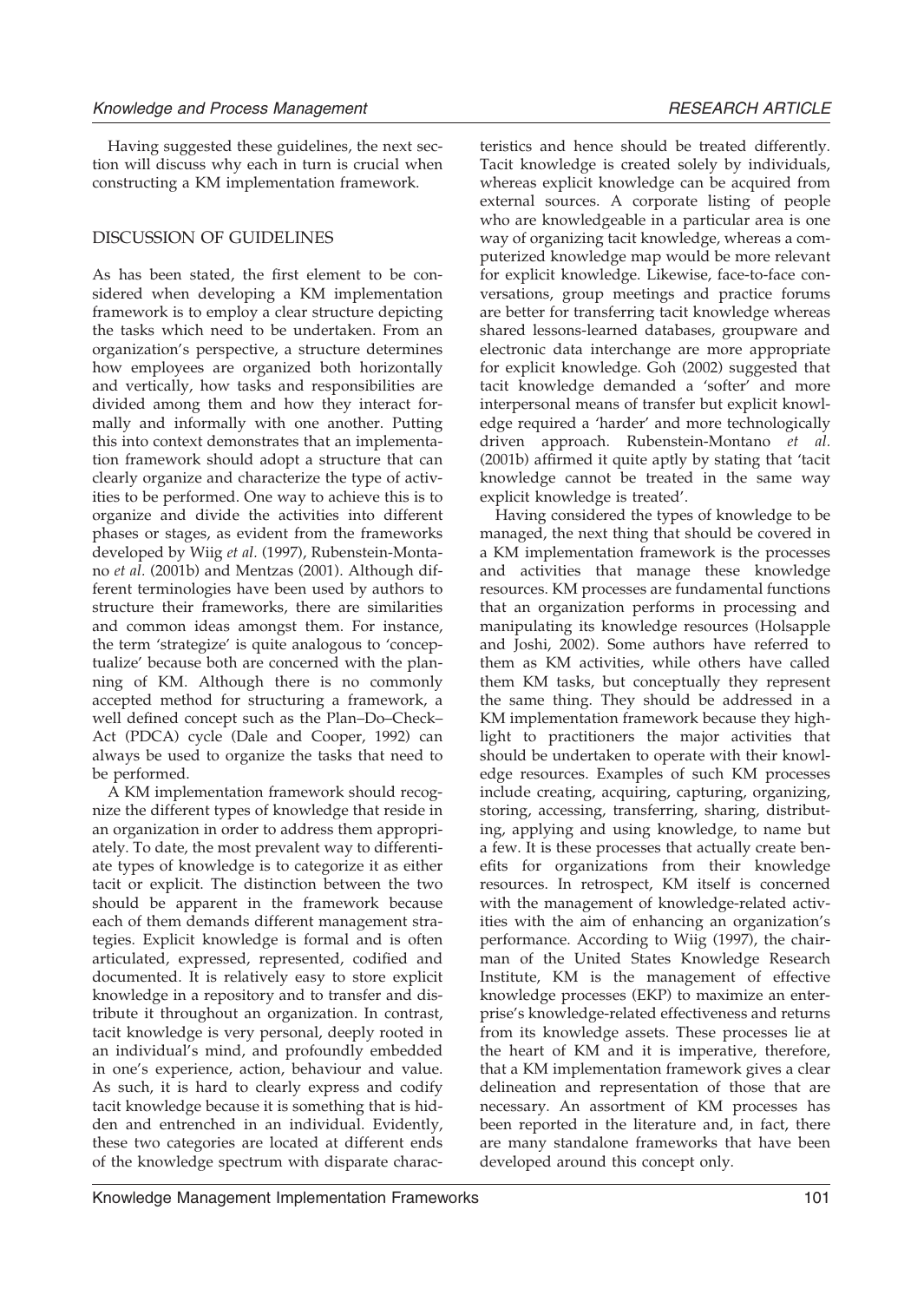In providing a more comprehensive guide to implementing KM, a framework should also answer the question of how the accomplishment of KM will be influenced. This suggests that an implementation framework should also take into account the influences that will shape the performance of KM. Practitioners and managers need to be aware of both the inhibitors that will impede their progress towards achieving a knowledgebased organization and the enablers that will facilitate their efforts in addressing KM. Acknowledging and appreciating these influences is crucial as it helps organizations to formulate measures to take advantage of and capitalize on the enablers that will help them, while at the same time mitigating and diminishing the inhibitors that will hinder their efforts. The types of influences that will affect the performance of KM have already been researched in great detail in the KM literature. Organizational culture, in particular, has been advocated by various researchers as a crucial factor that will determine the success or failure of a KM initiative (Beckman, 1999; Jarrar, 2002; Apostolou and Mentzas, 1998; Liebowitz, 1999). This is because organizational culture has far-reaching implications on how knowledge is created, shared and distributed in an organization. A culture that emphasizes knowledge hoarding, discredits trust, cooperation and collaboration, undermines learning and knowledge seeking, and encourages the punishment of mistakes, often finds it difficult to create and share knowledge. However, it is outside the scope of this paper to elaborate on what types of influences should be included in a framework, and the authors feel that it is sufficient to suggest that a comprehensive KM implementation framework should incorporate a set of influences that will provide important insights to managers for planning the right strategies to implement KM.

Another important consideration for a KM implementation framework is to provide a balanced view between a technological and a social approach to KM. If this issue is not adequately addressed, there may be an inherent tendency for practitioners to take an overly narrow approach towards implementing KM. An exclusive inclination towards either a pure technological or social view may lead to an incomplete picture of what is needed for a successful KM effort. An overly narrow approach to KM can be problematic and most technologically driven approaches have failed, largely because they ignored the people issues in KM (Carter and Scarbrough, 2001). Information technology is a good repository for storing knowledge and an effective channel for transferring knowledge that goes beyond the boundaries of space

and time, but in itself is not KM. In contrast, humans alone are inadequate to promote good KM practice because they are slow in converting, manipulating and transferring knowledge. Therefore, KM should always be viewed as a system that comprises a technological subsystem as well as a social one, which is in line with the socio-technical perspective discussed by Sena and Shani (1999). In order to enable KM, both hard tools and soft skills need to be created and nurtured (Gao et al., 2002; Offsey, 1997) and hence it is crucial that both elements are designed into a KM implementation framework.

# CONCLUSIONS

One reason why many organizations are still struggling with KM and why they have not yet realized the full potential of a deliberate KM effort is that they lack the support of a strong foundation and theoretical underpinning to guide them. The authors believe that a sound KM implementation framework helps to fulfil this void by providing important guidelines and necessary support to help organizations embark on their journey to become knowledge-based organizations. It offers directions on how to implement KM and facilitate its transformation from theory into practice. However, developing a KM implementation framework can be a challenging task for managers and practitioners as they may be ignorant of what characteristics, elements and constructs should be included in the framework. Implementation frameworks that do not possess the necessary elements can paint an incomplete picture of KM and its implementation process, thus providing less than optimal guidance for organizations to accomplish KM.

In addition, the review of the existing KM implementation frameworks in this paper reveals that they are fragmented since the elements and constructs that characterize them tend to vary. There is little common ground and guidelines to provide a direction on what should be included in an implementation framework. Therefore, this paper advances a set of guidelines that should be considered when a KM implementation framework is to be developed. These guidelines are the results of the synthesis and analysis carried out on existing KM implementation frameworks and related KM literature. The guidelines proposed in this paper for developing a KM implementation framework are as follows:

(1) Incorporate a clear structure to organize the tasks.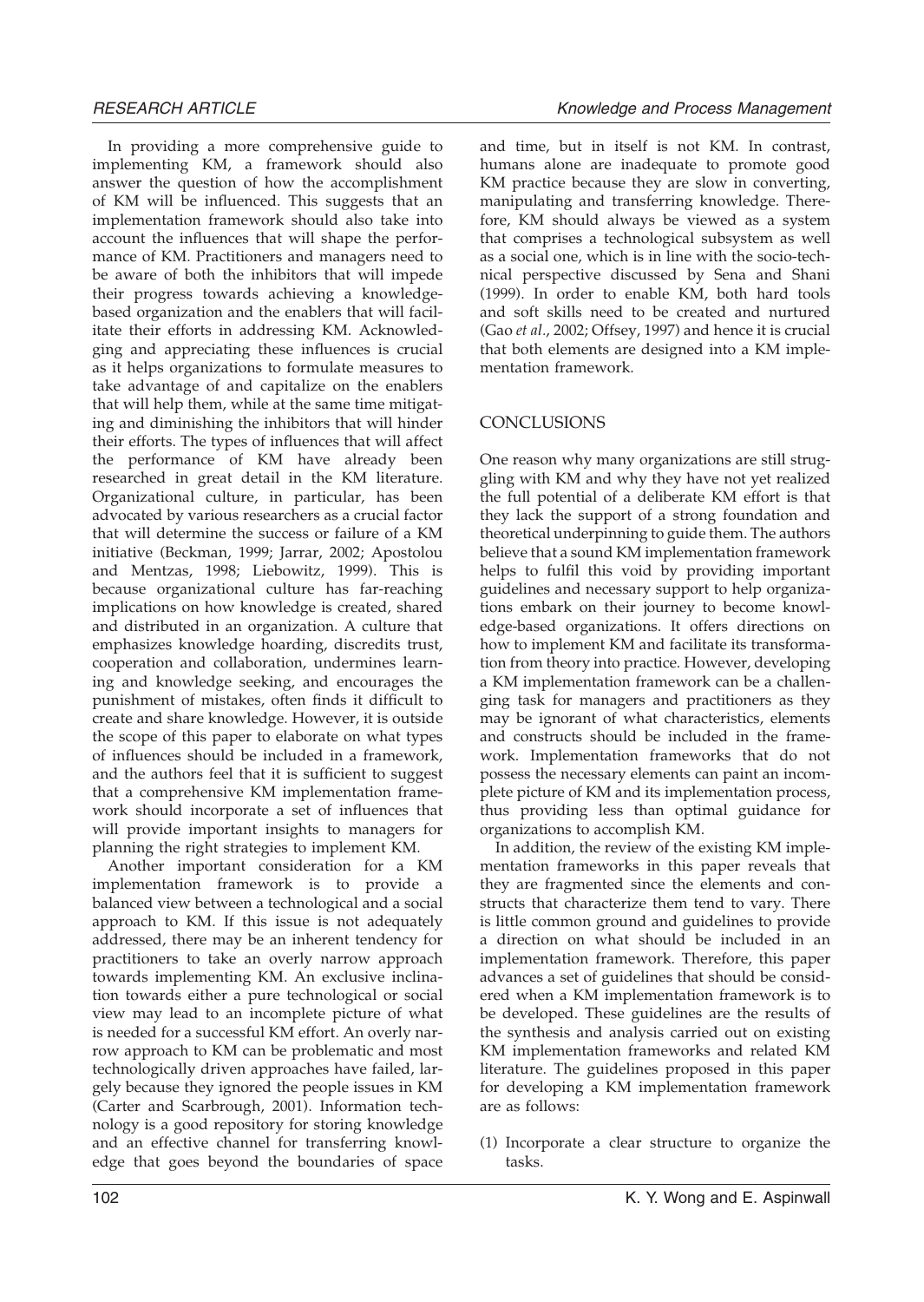- (2) Address the different knowledge resources or types.
- (3) Include the KM processes or activities that manipulate the knowledge.
- (4) Point out the influences that can affect the performance of KM.
- (5) Provide a balanced view between a technological and a social perspective.

These guidelines are felt by the authors to be imperative for KM for two reasons: (1) they provide a set of principles to help in the development of a more comprehensive implementation framework; and (2) they help to ensure that the same general requirements and elements are addressed when developing an implementation framework. Furthermore, these guidelines could be used as a useful benchmarking tool to evaluate KM implementation frameworks.

Arguably, it was found that most of the frameworks reviewed still suffer from certain drawbacks, which are not totally in accordance with the guidelines suggested in this paper. None of the frameworks reviewed has taken all the guidelines into account. The next stage of this research project is to develop a more comprehensive and pragmatic KM implementation framework that embraces all the guidelines provided above. Hopefully, with a stronger theoretical underpinning, the path towards implementing KM in organizations will be easier.

#### REFERENCES

- Apostolou D, Mentzas G. 1998. Managing corporate knowledge: a comparative analysis of experiences in consulting firms. Proceedings of the Second International Conference on Practical Aspects of Knowledge Management. Basel, Switzerland.
- Arora R. 2002. Implementing KM: a balance score card approach. Journal of Knowledge Management 6(3): 240– 249.
- Bacon CJ, Fitzgerald B. 2001. A systemic framework for the field of information systems. Database for Advances in Information Systems 32(2): 46–67.
- Barnes SJ, Targett D. 1999. A framework for strategic information systems implementation in the United Kingdom health sector. Topics in Health Information Management 19(4): 62–74.
- Beckman T. 1999. The current state of knowledge management. In Knowledge Management Handbook, Liebowitz J (ed.). CRC Press: Boca Raton, FL; 1.1–1.22.
- Bose R, Sugumaran V. 2003. Application of knowledge management technology in customer relationship management. Knowledge and Process Management  $10(1): 3-17.$
- Carter C, Scarbrough H. 2001. Towards a second generation of KM? The people management challenge. Education and Training  $43(\frac{1}{5})$ : 215–224.
- Civi E. 2000. Knowledge management as a competitive asset: a review. Marketing Intelligence and Planning 18(4): 166–174.
- Dale B, Cooper C. 1992. Total Quality and Human Resources. Blackwell: Oxford.
- Dale BG. 1999. Managing Quality. Blackwell: Oxford.
- Drucker PF. 1993. Post-capitalist Society. Butterworth Heinemann: Oxford.
- Gao F, Li M, Nakamori Y. 2002. Systems thinking on knowledge and its management: systems methodology for knowledge management. Journal of Knowledge Management 6(1): 7–17.
- Goh SC. 2002. Managing effective knowledge transfer: an integrative framework and some practice implications. Journal of Knowledge Management 6(1): 23–30.
- Gore C, Gore E. 1999. Knowledge management: the way forward. Total Quality Management 10(4, 5): 554–560.
- Hansen HR. 1995. Conceptual framework and guidelines for the implementation of mass information systems. Information and Management 28(2): 125–142.
- Holsapple CW, Joshi KD. 2002. Knowledge management: a threefold framework. Information Society 18(1): 47–64.
- Jarrar YF. 2002. Knowledge management: learning for organisational experience. Managerial Auditing Journal 17(6): 322–328.
- Lai HC, Chu TH. 2002. Knowledge management: a review of industrial cases. Journal of Computer Information Systems 42(5): 26–39.
- Liebowitz J. 1999. Key ingredients to the success of an organization's knowledge management strategy. Knowledge and Process Management  $6(1)$ : 37-40.
- Manasco B. 1996. Leading firms develop knowledge strategies. Knowledge Inc.  $1(6)$ : 26-29.
- McCampbell AS, Clare LM, Gitters SH. 1999. Knowledge management: the new challenge for the 21st century. Journal of Knowledge Management 3(3): 172–179.
- Mentzas G. 2001. An holistic approach to realizing the full value of your knowledge assets. Knowledge Management Review 4(3): 10–11.
- Nonaka I. 1991. The knowledge-creating company. Harvard Business Review 69(6): 96–104.
- Nonaka I. 1994. A dynamic theory of organizational knowledge creation. Organization Science 5(1): 14–37.
- Nonaka I, Takeuchi H. 1995. The Knowledge-creating Company: How Japanese Companies Create the Dynamics of Innovation. Oxford University Press: New York.
- O'Donovan B, Roode D. 2002. A framework for understanding the emerging discipline of information systems. Information Technology and People 15(1): 26–41.
- Offsey S. 1997. Knowledge management: linking people to knowledge for bottom line results. Journal of Knowledge Management 1(2): 113–122.
- Oxford English Dictionary. 2003. Oxford University Press. http://www.oed.com [31 January 2003].
- Popper KR. 1994. The Myth of the Framework: In Defence of Science and Rationality. Routledge: London.
- Rubenstein-Montano B, Liebowitz J, Buchwalter J, McCaw D, Newman B, Rebeck K, The Knowledge Management Methodology Team. 2001a. A systems thinking framework for knowledge management. Decision Support Systems 31(1): 5–16.
- Rubenstein-Montano B, Liebowitz J, Buchwalter J, McCaw D, Newman B, Rebeck K. 2001b. SMARTVision: a knowledge-management methodology. Journal of Knowledge Management 5(4): 300–310.